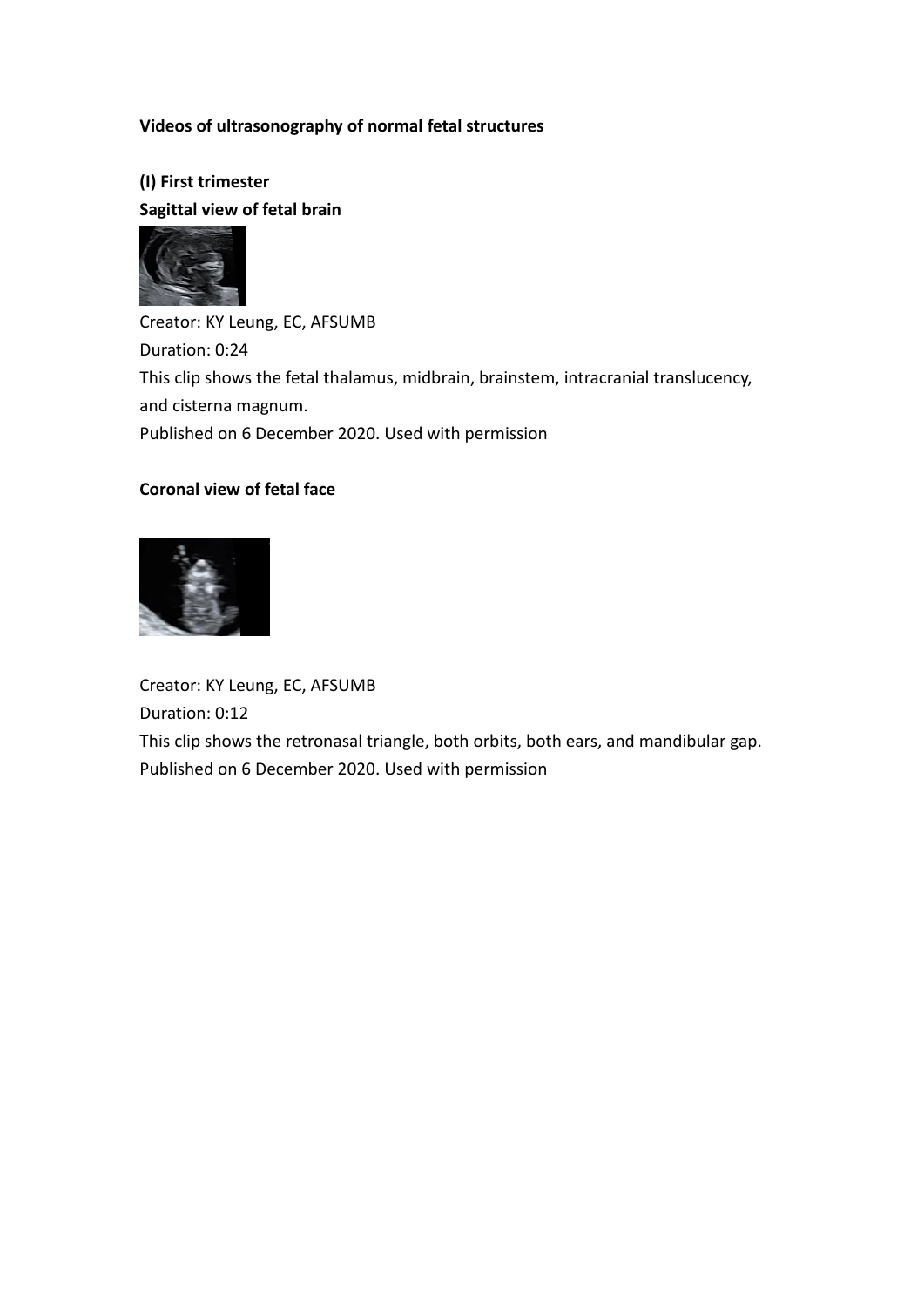# **(II) Mid-trimester**

**Brain** 

**Corpus callosum**



Creator: KY Leung, EC, AFSUMB Duration: 0:14 This clip shows the different views of the fetal corpus callosum: (a) midline sagittal view, (b) color Doppler flow of the pericallosum artery, and three-dimensional (c) multiplanar view and (d) multi-slice view with the volume acquired by the 'corpus callosum' mode.

Published on 6 December 2020. Used with permission

# **Sagittal view of fetal brain in the mid-trimester**



Creator: KY Leung, EC, AFSUMB Duration: 0:24 This clip shows the fetal corpus callosum, cavum septi pellucidi, third ventricle, thalamus, cerebellar vermis and lateral ventricle. Published on 6 December 2020. Used with permission

# **Coronal view of fetal brain in the mid-trimester**



Creator: KY Leung, EC, AFSUMB Duration: 0:13 This clip shows the fetal interhemisphere fissure, cavum septi pellucidi, frontal horns, thalami, and occipital horns. Published on 6 December 2020. Used with permission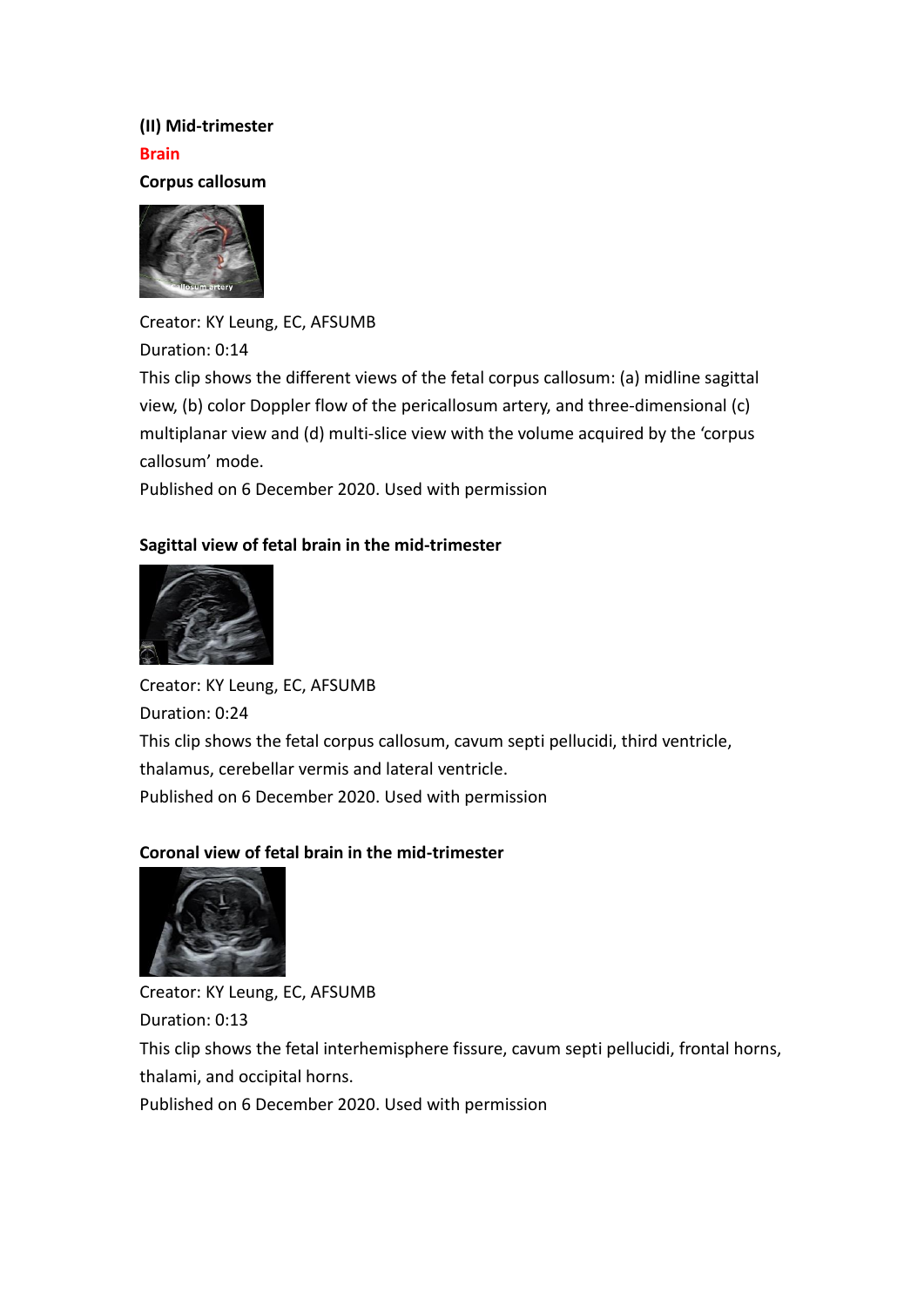**Face Coronal view of the fetal upper lip**



Creator: KY Leung, EC, AFSUMB Duration: 0:20 This clip shows the coronal view of the upper lip and nose Published on 21 January 2021. Used with permission

# **Transverse view of the fetal hard palate**



Creator: KY Leung, EC, AFSUMB Duration: 0:10 This clip shows the horizontal plate of the hard palate with a 'flying bat' appearance. Published on 6 December 2020. Used with permission

# **Superimposed-line sign**



Creator: KY Leung, EC, AFSUMB Duration: 0:52 This clip shows superimposed-line sign: a double echogenic line at the distal two-thirds of the maxillary line Published on 20 January 2021. Used with permission

# **Coronal view of the fetal orbits**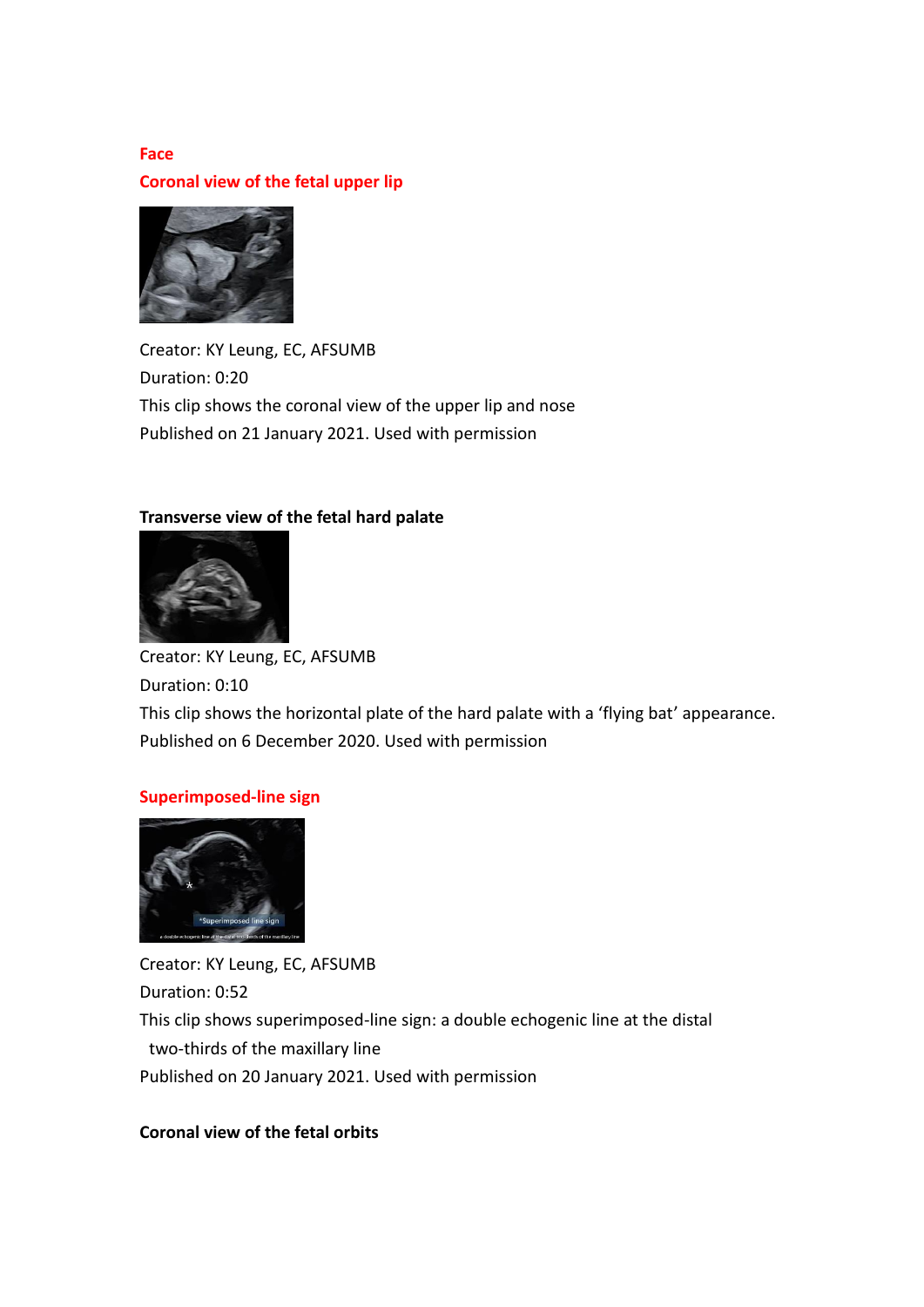

Creator: KY Leung, EC, AFSUMB Duration: 0:04 This clip shows both orbits with the nose in between, and the movement of both lens.

Published on 6 December 2020. Used with permission

### **Heart**

**Fetal heart: from the basal four-chamber view to the left ventricular outflow tract view** 



Creator: KY Leung, EC, AFSUMB Duration: 0:07 This clip shows the fetal heart from the basal four-chamber view to the left ventricular outflow tract view Published on 6 December 2020. Used with permission

# **Fetal heart: from the apical four-chamber view to three-vessel trachea view**



Creator: KY Leung, EC, AFSUMB Duration: 0:16 This clip shows the fetal heart from four-chamber to three-vessel trachea view, and from gray scale imaging to color Doppler flow. Published on 6 December 2020. Used with permission

**Fetal heart: four-chamber view, left ventricular outflow tract, three vessel and trachea view and branches of pulmonary trunk**

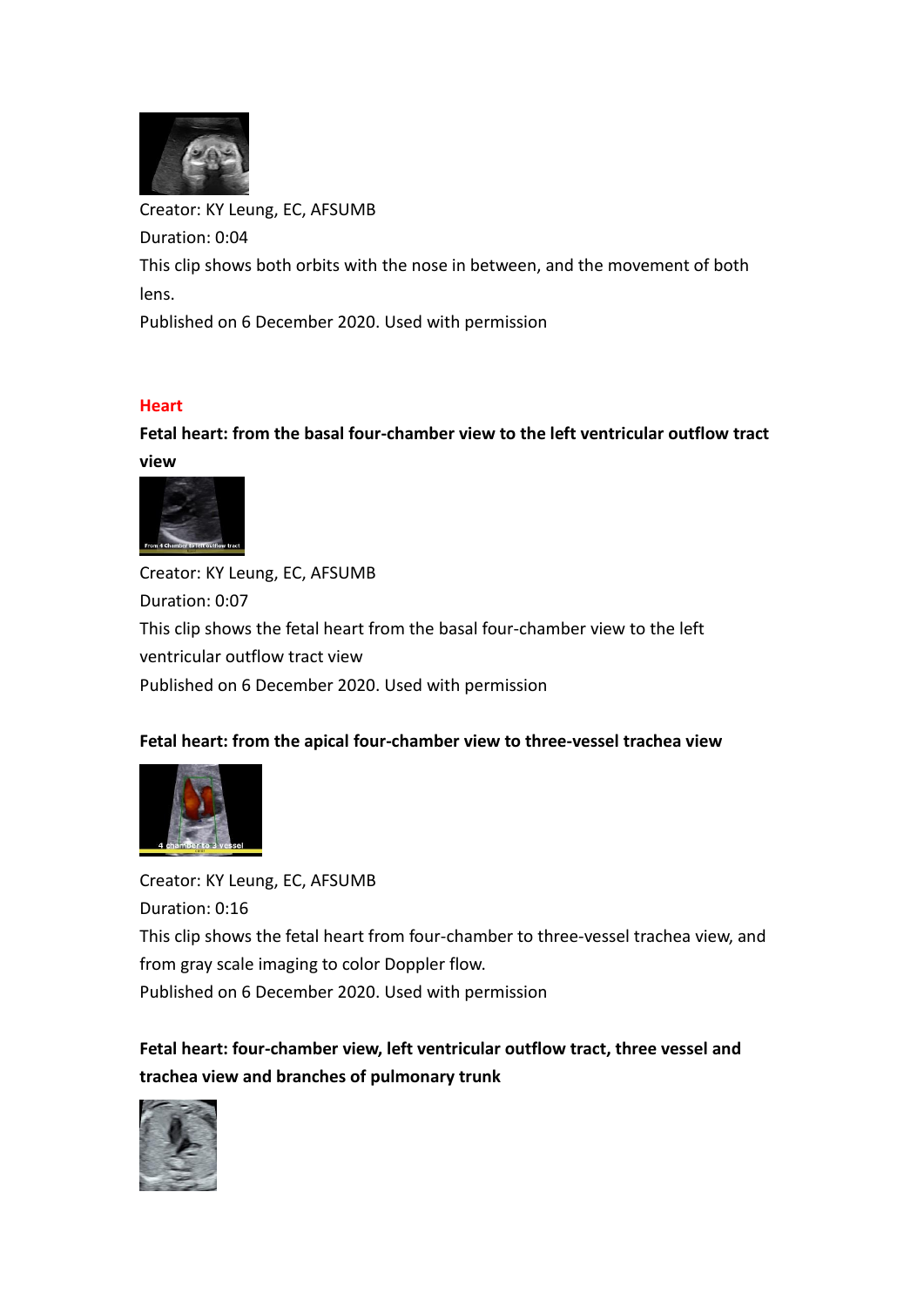Creator: KY Leung, EC, AFSUMB Duration: 0:33 This clip shows fetal heart: four-chamber, left ventricular outflow tract, three vessel and trachea views, branches of pulmonary trunk into right and left pulmonary arteries. Published on 14 December 2020. Used with permission

# **Fetal heart: radiant flow**



Creator: KY Leung, EC, AFSUMB Duration: 0:21 This clip shows radiant blood flow in the four-chamber, left outflow tract and threevessel views Published on 14 December 2020. Used with permission

### Abdomen

### Umbilical portal venosus system



Creator: KY Leung, EC, AFSUMB Duration: 0:52 This clip shows color Doppler flow of umbilical portal venosus system including umbilical vein, ductus venosus, hepatic vein, and inferior vena cava Published on 24 January 2021. Used with permission